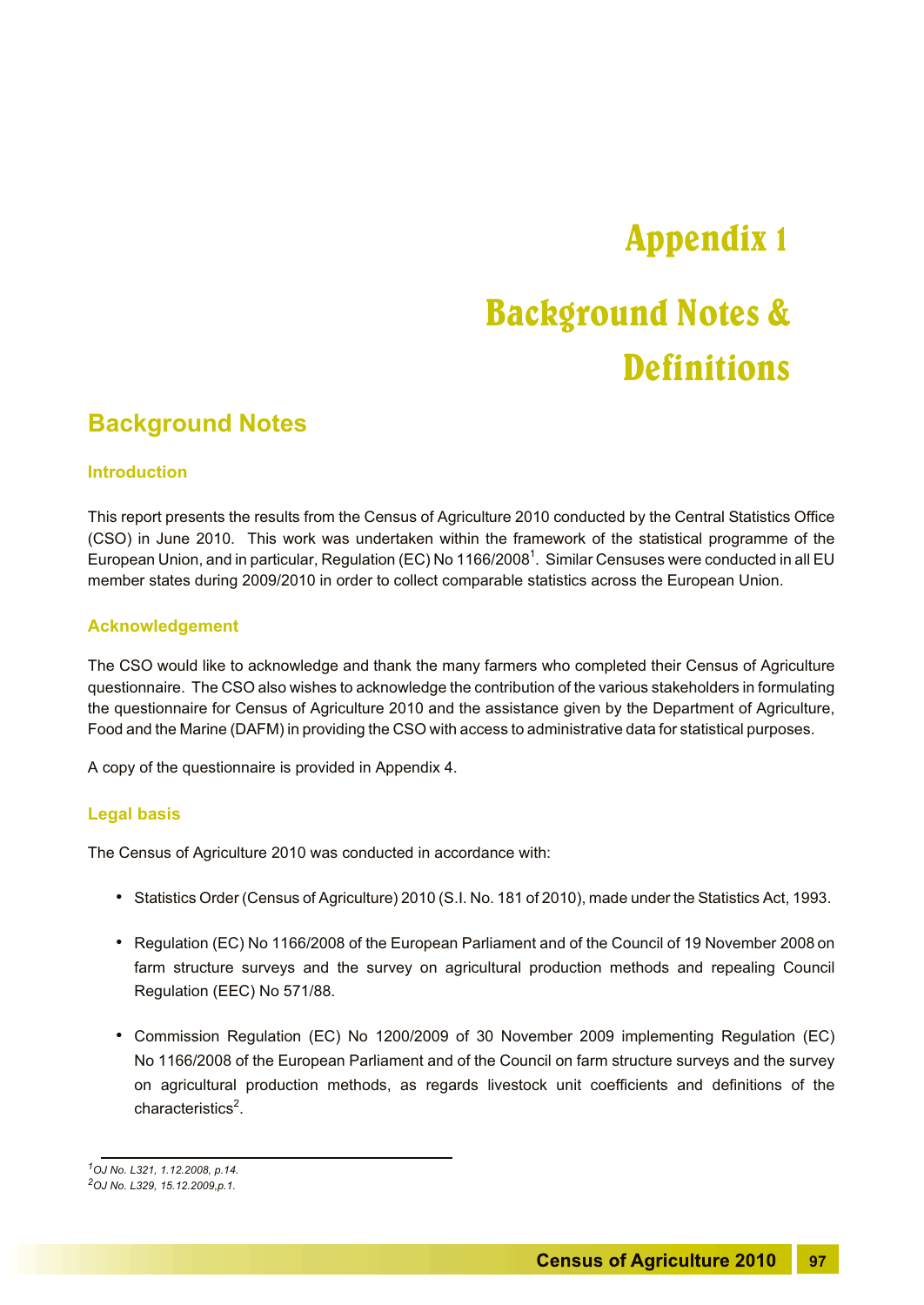#### **Data collection**

For Census of Agriculture 2010, the register of agricultural holdings used to contact farmers was constructed by amalgamating the CSO intercensal Agriculture Register and DAFM's 2009 Corporate Client System.

Census of Agriculture questionnaires were sent to 153,906 farmers in the week preceding the reference date of 1st June 2010 and up to five reminders were issued in order to maximise the overall response rate.

In an effort to reduce the response burden on farmers, all questions relating to cattle, cereals and potatoes were eliminated from the June 2010 Census of Agriculture questionnaire as sufficient data was found to be available from existing administrative data sources from DAFM. Data on cereals and potatoes were obtained from DAFM's Single Payment Scheme (Council Regulation No 1782/2003) while all data on cattle was obtained from DAFM's Animal Identification and Movement system (Council Regulation No 1760/2000). The 2010 Census of Agriculture was therefore the first census to use a combination of administrative records and completed paper questionnaires to collect the required data in order to reduce the overall burden on respondents.

#### **Estimation of the total number of farm holdings**

The total number of active farms in June 2010 was estimated to be 139,860. *See Table A.*

Of the 153,906 potential farms on the register which were issued with a Census of Agriculture questionnaire, 138,370 responded. Of these, 120,644 indicated that they were actively engaged in farming and/or maintaining the land in good agricultural and environmental condition in order to receive Single Farm Payment. The remaining 17,726 respondents stated they were not engaged in farming although 3,803 of these were later identified as active farm holdings from DAFM administrative records.

Of the 15,567 who didn't respond to the 2010 Census of Agriculture, 13,765 of these were also identified as active farm holdings from DAFM administrative records.

A further 1,648 new holdings were also identified from DAFM administrative records. These had not been on the original register used for issuing COA questionnaires. This arose as the register was partly built using DAFM's 2009 databases.

Thus, a total of 19,216 farms were identified as active from administrative records, of which 17,568 were listed on the original farm register and a further 1,648 which were not on the register.

As outlined previously, the data collection methodology used for the Census of Agriculture 2010 differed fundamentally from that used in the previous Censuses and therefore the results may not be directly comparable.

| Table A Estimation of active farms in 2010                                                                   | <b>Number</b>     |
|--------------------------------------------------------------------------------------------------------------|-------------------|
| (a) Census questionnaires issued                                                                             | 153,906           |
| (b) Census questionnaires returned                                                                           | 138,370           |
| (c) Responded as active<br>(d) Determined as active from administrative sources <sup>1</sup>                 | 120.644<br>17,568 |
| (e) New holdings identified as active from administrative sources <sup>2</sup>                               |                   |
| Total number of active farms $((c)+(d)+(e))$<br>$1$ Where no response or an incomplete response was received | 139,860           |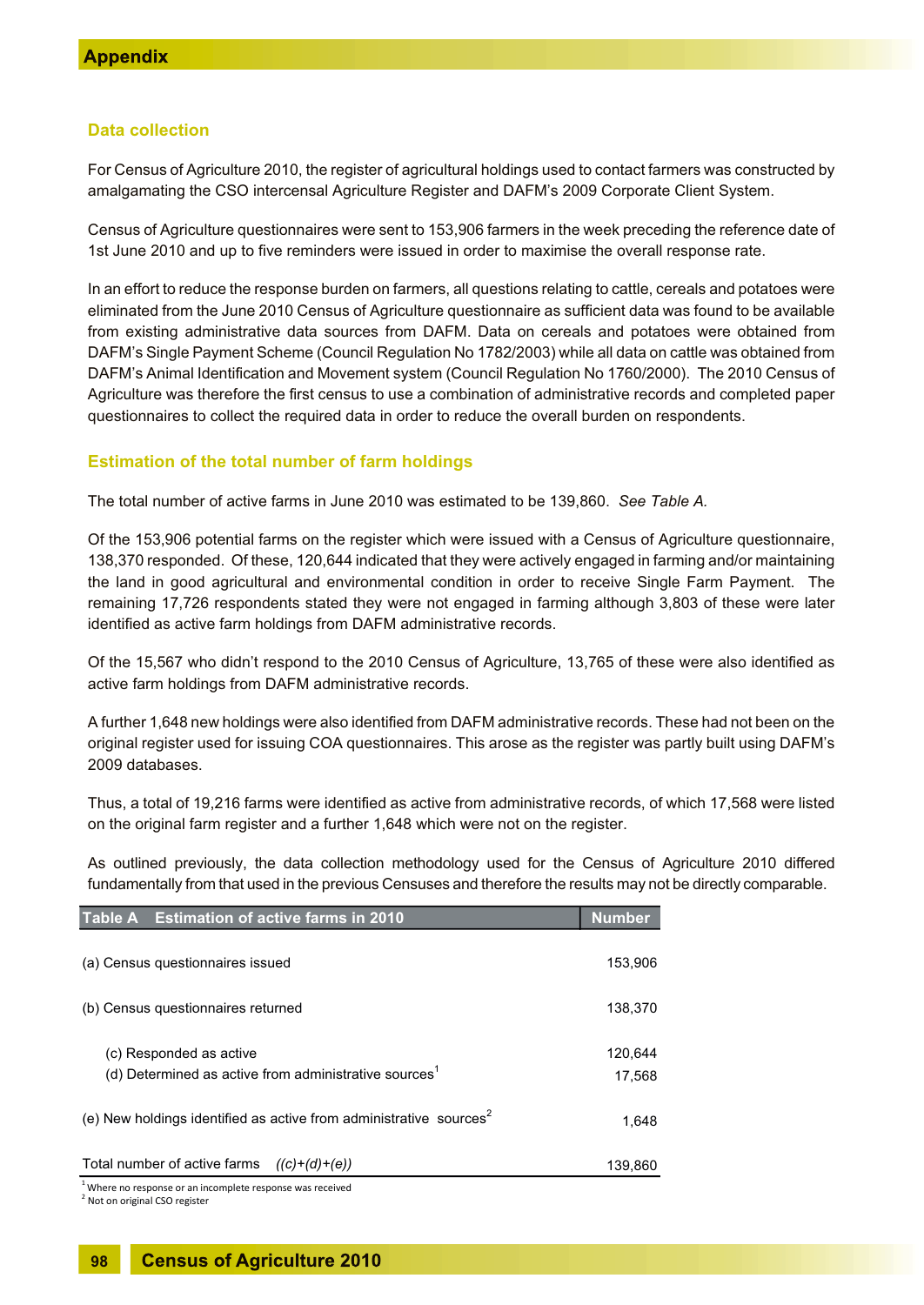#### **Comparability issues with previous Censuses**

#### **(i) Census sheep data**

A delayed response by some farmers to the Census of Agriculture was considered to affect, in particular the number of animals returned for the category '*Other sheep under one year'*. On investigation, it was clear that many of the late returns gave the number of sheep on the holding on the date the questionnaire was completed, instead of on June 1<sup>st</sup> 2010, as required. Therefore, this considerably underestimated the number of lambs on farms on  $1<sup>st</sup>$  June 2010.

To overcome this, the questionnaires completed on June 1<sup>st</sup> 2010 and in the fortnight immediately afterwards were used to determine the expected lamb/ewe ratio on a holding on the reference date of June 1st 2010. Over 45% of sheep returns had been made within that two week period. A lamb/ewe ratio was calculated for both upland and lowland breeds for this two week period and applied to all returns received from mid-June onwards depending on the breed of the sheep flock.

This adjustment had the effect of increasing the total number of sheep returned in the Census of Agriculture questionnaires by approximately 12%. Therefore, the national sheep flock is provisionally estimated at 4.745.424 on June 1st 2010.

This same issue also arose in the Census of Agriculture 2000. At that time, the matched sample estimate for lambs was considered to be a more reliable estimate for the category '*Other sheep under one year'*. A revised national sheep flock estimate of 7,555,000 sheep was derived at State level only.

#### **(ii) Location of the agricultural holding**

The methodology for assignment of a farm to a particular county in 2010 is based on the location of the largest proportion of land of the holding. The method of assigning a farm to a county in 2000 was different in that the farm was assigned to the county where the farm headquarters was located. Caution is advised therefore, when comparing county data over the ten year period.

#### **(iii) Economic Size**

The methodology for determining farm type has changed with the introduction of the concept of Standard Output (previously Standard Gross margin). Therefore, direct comparisons cannot be made with the economic size of farms published for earlier years.

#### **Regional classifications**

The regional classifications used in this release are based on the EU Nomenclature of Territorial Units (NUTS) classification. The NUTS3 regions correspond to the eight Regional Authorities established under the Local Government Act 1991, Regional Authorities Establishment Order 1993, which came into operation in 1 January 1994. The NUTS2 regions, which were proposed by Government and agreed by Eurostat<sup>3</sup> in 1999, are groupings of the NUTS3 regions.

*<sup>3</sup>Eurostat is the Statistical Office of the European Union*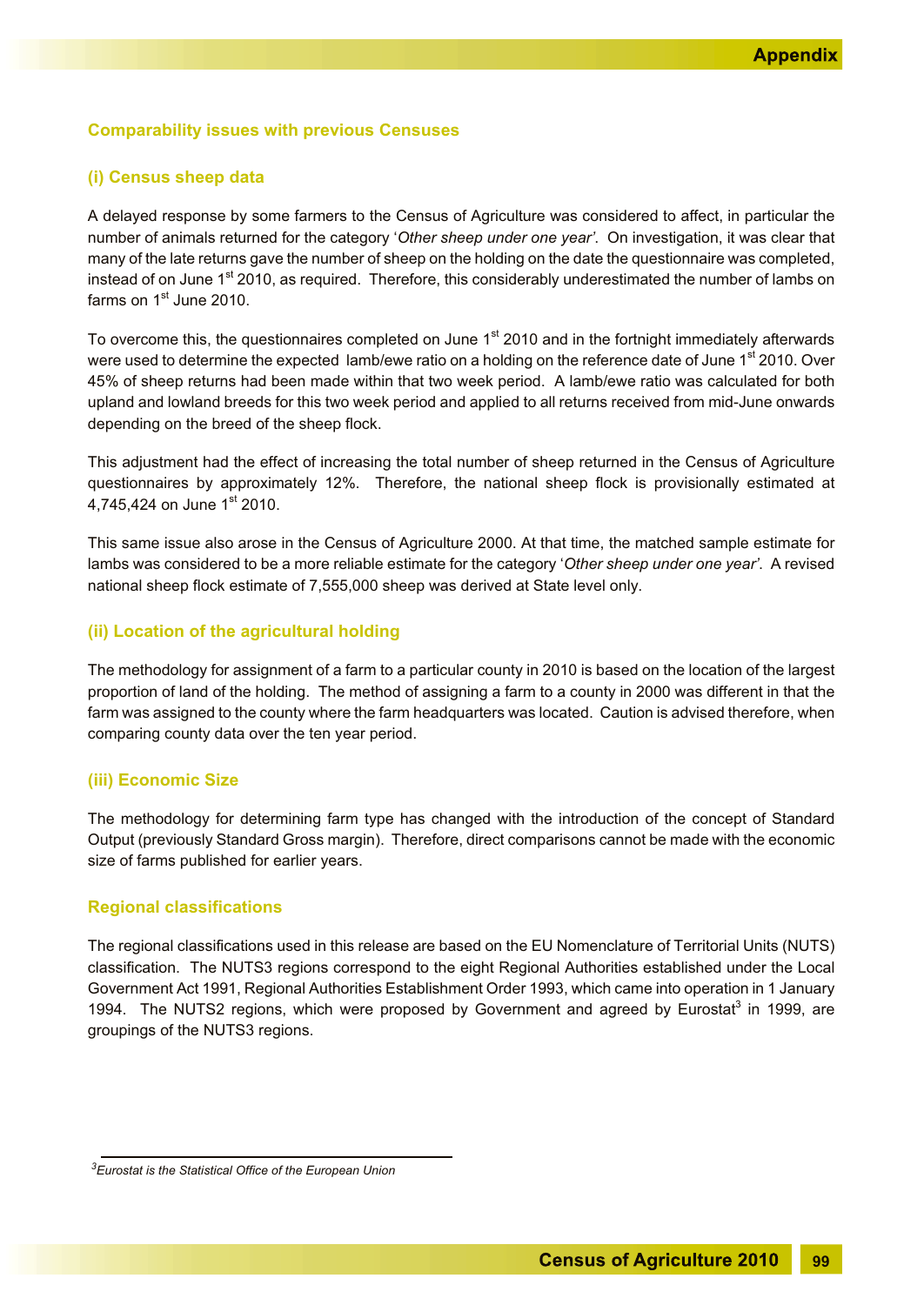### **Definitions**

#### **Farm/holding**

An "agricultural holding" or "holding" means a single unit, both technically and economically, which has a single management and which undertakes agricultural activities listed below within the economic territory of the European Union, either as its primary or secondary activity:

- growing of non-perennial crops
- growing of perennial crops
- plant propagation
- animal production
- mixed farming
- support activities to agriculture and post-harvest crop activities

#### **Agricultural Area Utilised**

The Agricultural Area Utilised (AAU) is the combined area under crops, silage, hay, pasture and rough grazing land in use (including fallow land). Areas under roads, tracks, water, bog, marsh, rocks, unused rough grazing land, buildings etc. are excluded.

#### **Farm Type**

For analytical purposes, farms are classified in this report as one of eight farm types. These types represent the primary areas of specialisation in Irish Farming. They are derived from groupings applied to a detailed EU farm typology classification system $^4$  and are based on the relative economic importance of the various lines of agricultural activity carried out on each farm. These types are classified as Specialist Tillage, Specialist Dairying, Specialist Beef Production, Specialist Sheep, Mixed Grazing Livestock, Mixed Crops & Livestock, Mixed Field Crops<sup>5</sup> and Other<sup>6</sup>.

#### **Standard Output (SO)**

The Standard Output (SO) of an agricultural product is defined as the average monetary value of the agricultural output at farm-gate prices. SO is not a measure of farm income. It does not take into account costs, direct payments (such as the Single Farm Payment), value added tax or taxes on products. This has replaced the concept of Standard Gross Margin (SGM) which was previously used to measure the economic size of a farm. Therefore, direct comparisons cannot be made between the economic size of farms in this report and the economic size of farms published for earlier years.

*<sup>4</sup>Commission Regulation (EC) No 1242/2008 of 08 December 2008 establishing a Community typology for agricultural holdings (Official Journal of the European Communities No L 335/3 of 13 December 2008)*

*<sup>5</sup>This group includes farms growing various crops (including silage, hay, pasture or rough grazing) but with no dominant crop type.*

*<sup>6</sup>This group includes farms specializing in horticulture, fruit, pig or poultry production, mixed crops, mixed livestock and a small number of unclassified farms.*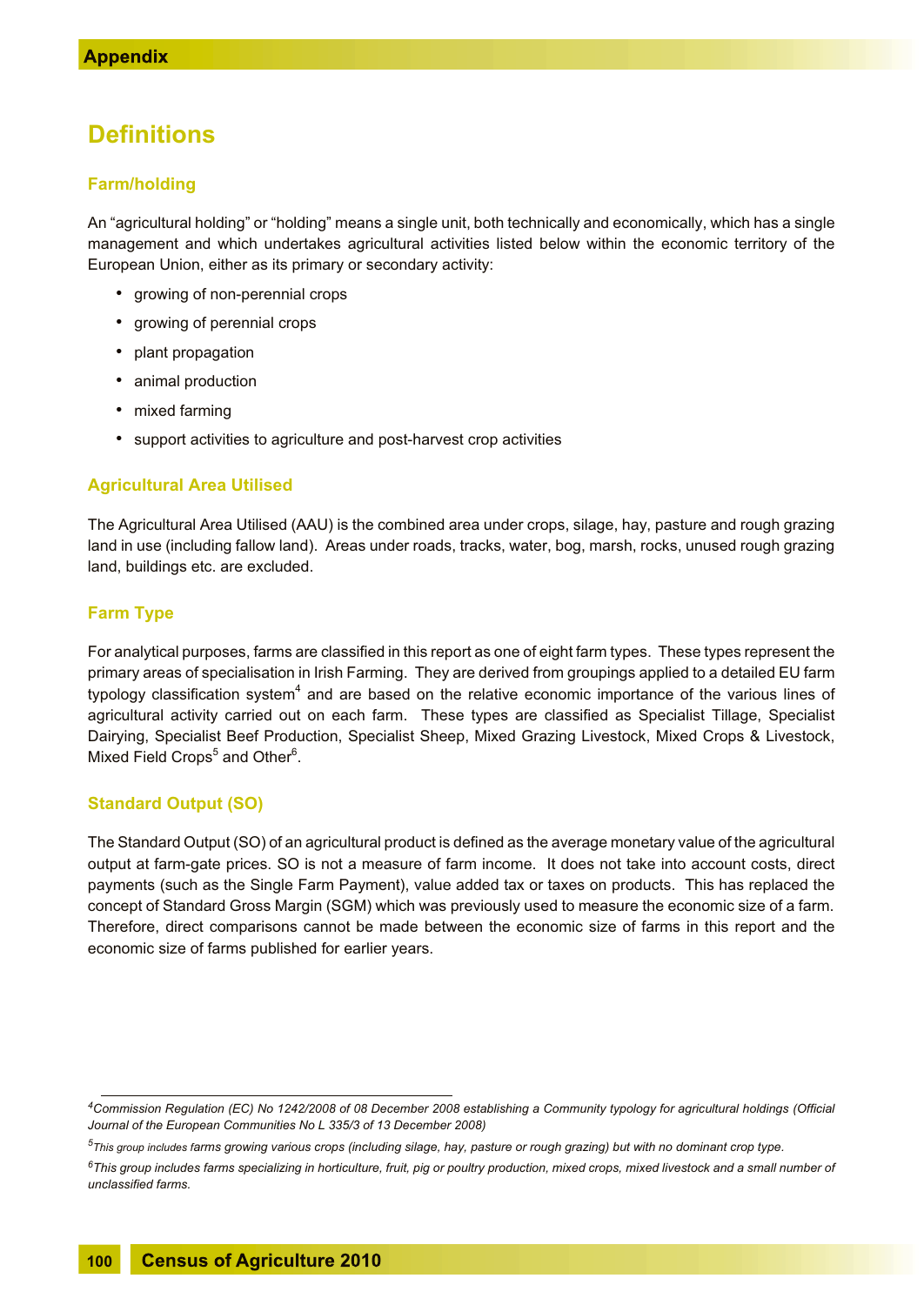#### **Economic Size**

The economic size of the holding is measured as the total standard output of the holding expressed in euro. Holdings are classified by fourteen size classes which are set out in Annex II to Commission Regulation (EC) no 1242/2008. Some of these size classes have been grouped together here and therefore, only eight size classes are presented in this report.

#### **Family Farms**

These are farms which are operated as family based enterprises.

#### **Commercial Farms**

These are farms registered as companies which paid all their workers as employees (including management) or farms connected with institutions (e.g. schools, colleges, religious communities, prisons etc.). All persons working on commercial farms are classified as regular non-family workers.

#### **Farm Holder**

The legal owner of a family farm.

#### **Farm Manager**

The person responsible for the day to day running of the farm. On 97% of Irish farms, the farm manager was also found to be the holder.

#### **Non-Regular Labour Input**

This refers to the labour supplied by those not employed on a regular basis such as casual workers, agricultural contractors and farm relief services.

#### **Annual Work Unit (AWU)**

The labour input of each person who worked on the farm was measured in terms of AWUs with one AWU being defined as 1800 hours or more of labour per person per annum.

#### **Significance of Farmwork**

This categorises the relative importance of farmwork as an occupation to the farm holder.

**Sole occupation***:* If an individual engaged in farmwork had no other occupation from which an income was earned, then farmwork was the sole occupation.

**Major occupation***:* If farmwork took up the greater part of a worker's time, it was regarded as a major occupation.

**Subsidiary occupation***:* If the time spent on gainful non-farming activity exceeded that spent on farmwork then farmwork was regarded as a subsidiary occupation. Gainful non-farming activity includes paid farmwork on other farms and all other non-farming activities from which an income was obtained, whether undertaken on or off the farm.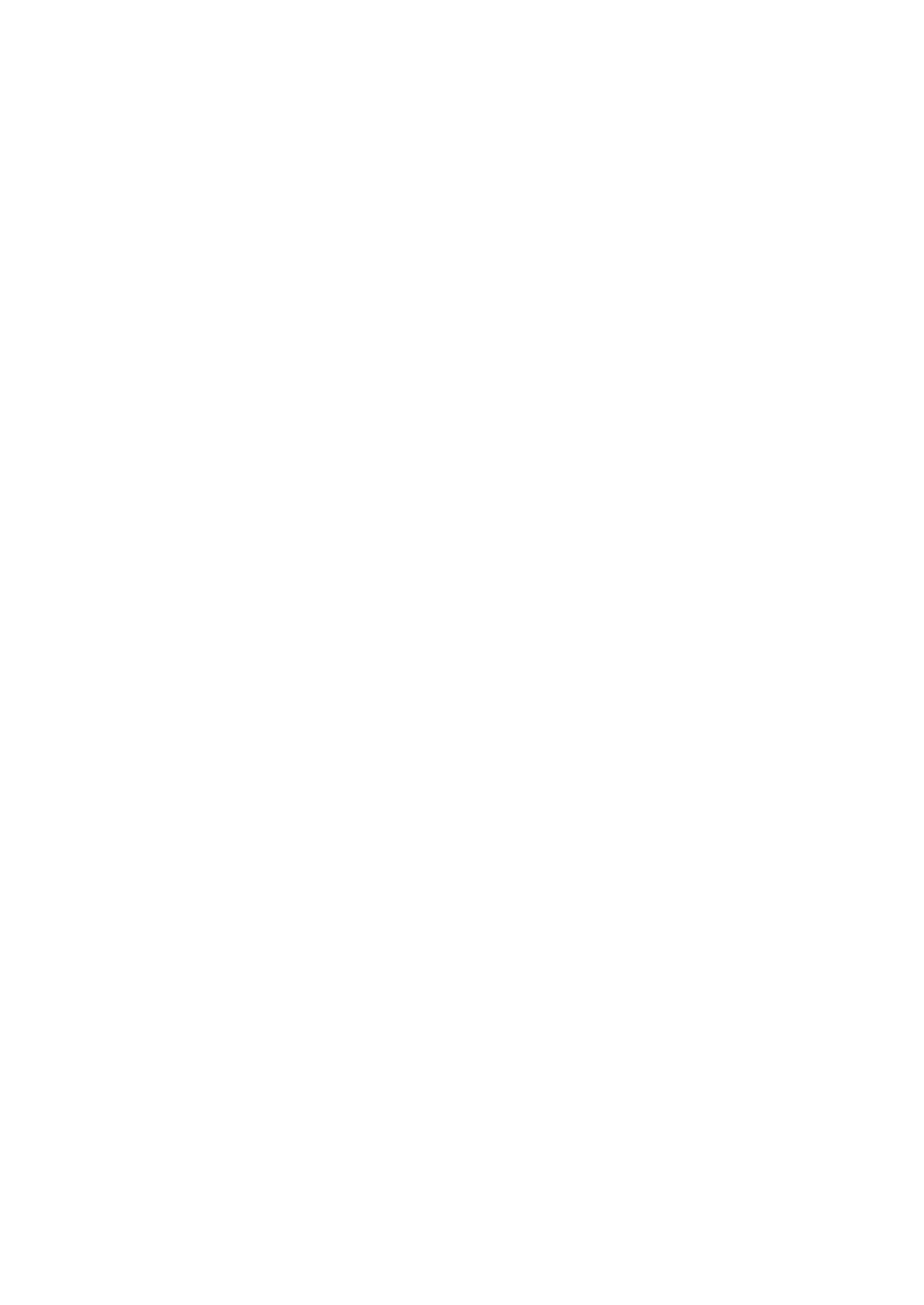### Appendix 2

## Description of EU Farm Typology Classification System

#### **Introduction**

The EU Farm Typology Classification System was developed in order to identify and classify relatively homogeneous groups of farms by reference to two economic characteristics of the farm, its *type of activity* and its *economic size*. Both of these characteristics are determined by the application of Standard Output (SO) coefficients, estimated regionally per hectare of crop or per animal, to the individual farm's crop and livestock activities. In this way, all the farm's activities can be measured and compared on a standardised basis (i.e. SO). The classification system is used for the periodic Censuses and Farm Structure Surveys, the current series of which are conducted under Council Regulation (EU) No 1166/2008 $^{\rm 1}$ , as well as the ongoing Farm Accountancy Data Network (FADN) surveys. A complete description of the Farm Typology system is given in Commission Regulation (EC) No 1242/2008 $^2$ .

#### **Standard Output (SO)**

The Standard Output (SO) of an agricultural product is defined as the average monetary value of the agricultural output at farm-gate prices. The SO does not take into account costs, direct payments, value added tax or taxes on products. The SO coefficient for each product is determined on the basis of a standard 12-month production period and is calculated as a regional average within each member state. The two regions in Ireland are Southern-Eastern (SE) and Border, Midland, Western (BMW). The SOs used in the case of Census of Agriculture 2010, were referenced to '2007' (i.e., calculated as the 5-year average of 2005-2009 SOs) and the Irish coefficients are given in Table 1. These values will be updated to take account of economic trends and the frequency of the update is linked to the years in which farm structure surveys are carried out. The next Farm Structure Survey will take place in June 2013.

*<sup>1</sup>Council Regulation (EC) No 1166/2008 of 19 November 2008 on farm structure surveys and the survey on agricultural production methods (and repealing Council Regulation (EEC) No 571/88) as implemented by Commission Regulation (EC) No 1200/2009 (Official Journal of the European Communities No L 321/14 of 01 December 2008 and No L 329/1 of 15 December 2009 respectively)*

*<sup>2</sup>Commission Regulation (EC) No 1242/2008 of 08 December 2008 establishing a Community typology for agricultural holdings (Official Journal of the European Communities No L 335/3 of 13 December 2008)*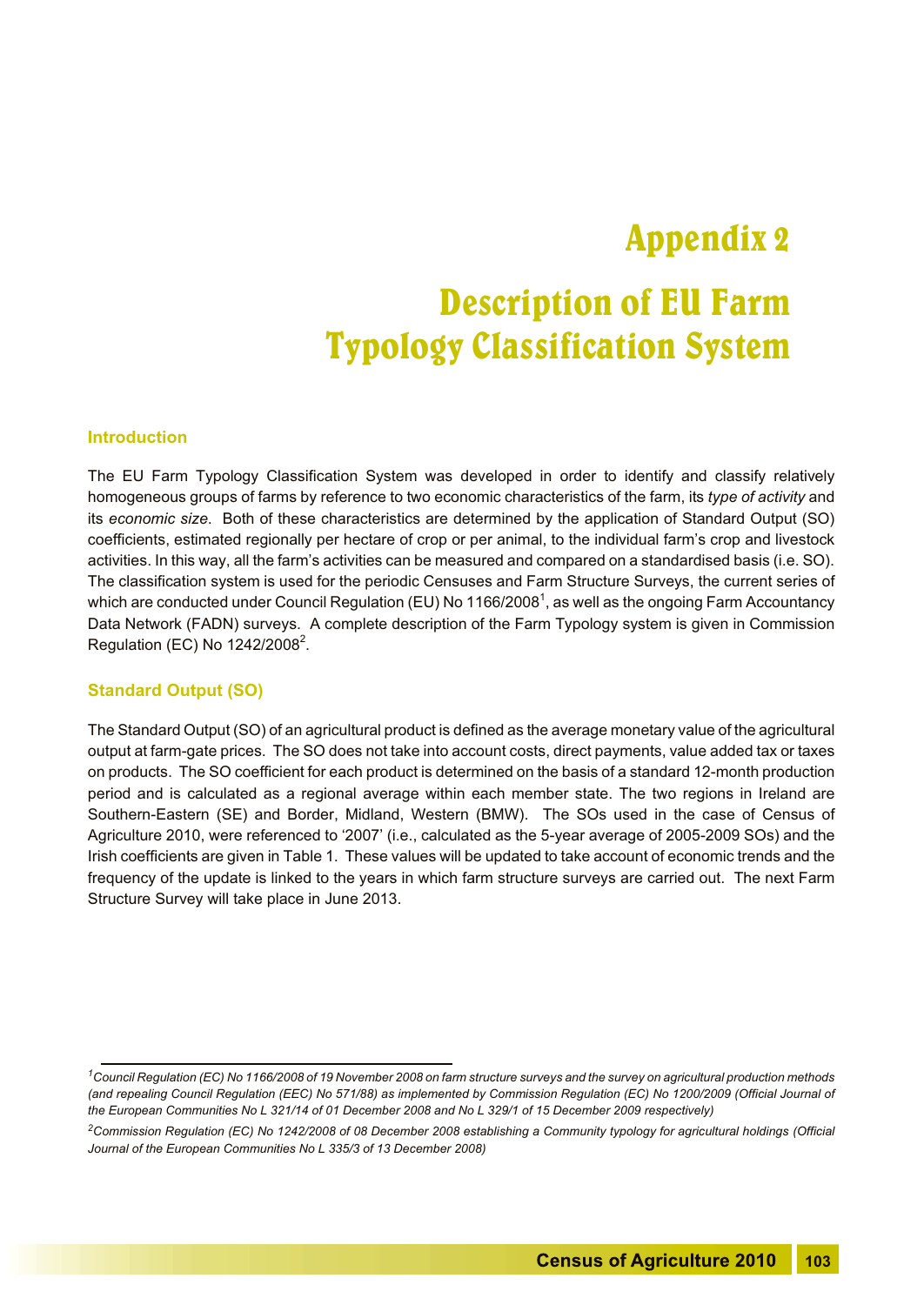|                                                         |                              | Region             |  |  |
|---------------------------------------------------------|------------------------------|--------------------|--|--|
| Agricultural Product <sup>1</sup>                       | Border, Midland &<br>Western | Southern & Eastern |  |  |
|                                                         | €                            | €                  |  |  |
| Common wheat and spelt                                  | 1,255                        | 1,205              |  |  |
| <b>Barley</b>                                           | 871                          | 877                |  |  |
| Oats                                                    | 966                          | 982                |  |  |
| Other cereals                                           | 918                          | 929                |  |  |
| Beans and peas                                          | 733                          | 733                |  |  |
| Potatoes                                                | 5,333                        | 6,784              |  |  |
| Sugar beet                                              | 1,693                        | 1,693              |  |  |
| Oilseed Rape                                            | 410                          | 410                |  |  |
| Fodder Roots & Brassicas                                | 410                          | 410                |  |  |
| Fresh vegetables, melons, strawberries:                 |                              |                    |  |  |
| Open air and Outdoor-market gardening                   | 15,651                       | 15,651             |  |  |
| Under glass                                             | 138,190                      | 138,190            |  |  |
| Flowers and ornamental plants (excluding nurseries):    |                              |                    |  |  |
| Outdoor                                                 | 45,000                       | 45,000             |  |  |
| <b>Under Glass</b>                                      | 310,524                      | 310,524            |  |  |
| Temporary grass for forage:                             | 73                           | 73                 |  |  |
| Other fodder crops:                                     | 302                          | 302                |  |  |
| Other arable land crops                                 | 260                          | 260                |  |  |
| Permanent pasture and meadow:                           |                              |                    |  |  |
| Excluding rough grazing                                 | 73                           | 73                 |  |  |
| Rough grazing                                           | 1                            | 1                  |  |  |
| Apples                                                  | 6,491                        | 6,491              |  |  |
| <b>Berries</b>                                          | 14,893                       | 14,893             |  |  |
| <b>Nurseries</b>                                        | 77,650                       | 77,650             |  |  |
| Mushrooms – aggregate for 5.8 harvests/annum/are        | 26,013                       | 26,013             |  |  |
| Equidae                                                 | 314                          | 314                |  |  |
| Bovine animals, under one year old                      | 331                          | 390                |  |  |
| Male bovine animals, over one but under two years old   | 191                          | 176                |  |  |
| Female bovine animals, over one but under two years old | 166                          | 151                |  |  |
| Male bovine animals, two years old and over             | 298                          | 299                |  |  |
| Heifers, two years old and over                         | 231                          | 281                |  |  |
| Dairy cows                                              | 1,600                        | 1,523              |  |  |
| Other cows                                              | 425                          | 482                |  |  |

**Table I "2007" Standard Outputs(SO) - IRELAND**

 $1$  Units are 'per hectare' for crops and 'per head of animal' for livestock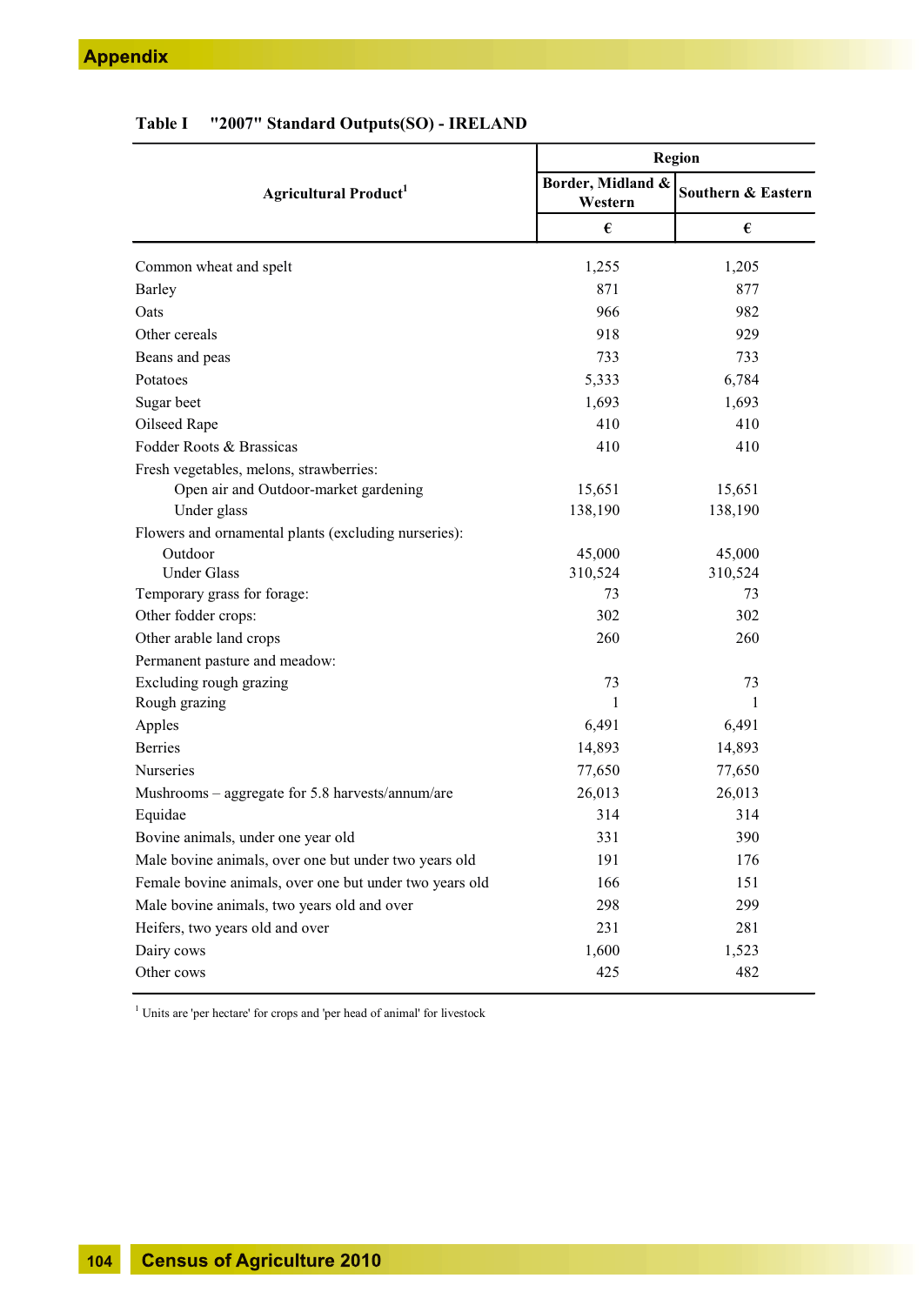|                                            |                              | <b>Region</b>      |  |  |
|--------------------------------------------|------------------------------|--------------------|--|--|
| <b>Agricultural Product</b> <sup>1</sup>   | Border, Midland &<br>Western | Southern & Eastern |  |  |
|                                            | €                            | €                  |  |  |
| Sheep:                                     |                              |                    |  |  |
| Ewes                                       | 95                           | 94                 |  |  |
| Other sheep                                | 10                           | 8                  |  |  |
| Goats (breeding females)                   | 460                          | 460                |  |  |
| Piglets less than 20 kg liveweight         | 60                           | 60                 |  |  |
| Breeding sows of 50 kg and over liveweight | 605                          | 605                |  |  |
| Other pigs                                 | 166                          | 166                |  |  |
| Broilers (per 100 birds)                   | 704                          | 704                |  |  |
| Laying hens (per 100 birds)                | 1,467                        | 1,467              |  |  |
| Other poultry (per 100 birds)              | 1,377                        | 1,377              |  |  |

#### **Table I (contd) "2007" Standard Outputs(SO) - IRELAND**

<sup>1</sup> Units are 'per hectare' for crops and 'per head of animal' for livestock

#### **Farm Type Classification**

The *farm type* classification of a farm is determined by the relative contribution of the standard output of the different activities on the holding to the total standard output of the holding. The farm type classification is a three-level hierarchical nomenclature which divides types of farming into the following structure:

- Level 1: General Farm Types (9 headings)
- Level 2: Principal Farm types (21 headings)
- Level 3: Particular Farm types (62 headings)

The complete classification including the definition of farm types is described in Commission Regulation (EC) No 1242/2008.

For EU purposes, all farms included in the Census of Agriculture were classified down to the most detailed farm type (i.e. Level 3). However, details at Level 1 and 2 are found to be adequate for most analytical purposes. A description of the headings comprising two levels of the basic typology classification as well as the definitions of the headings are given in Table II.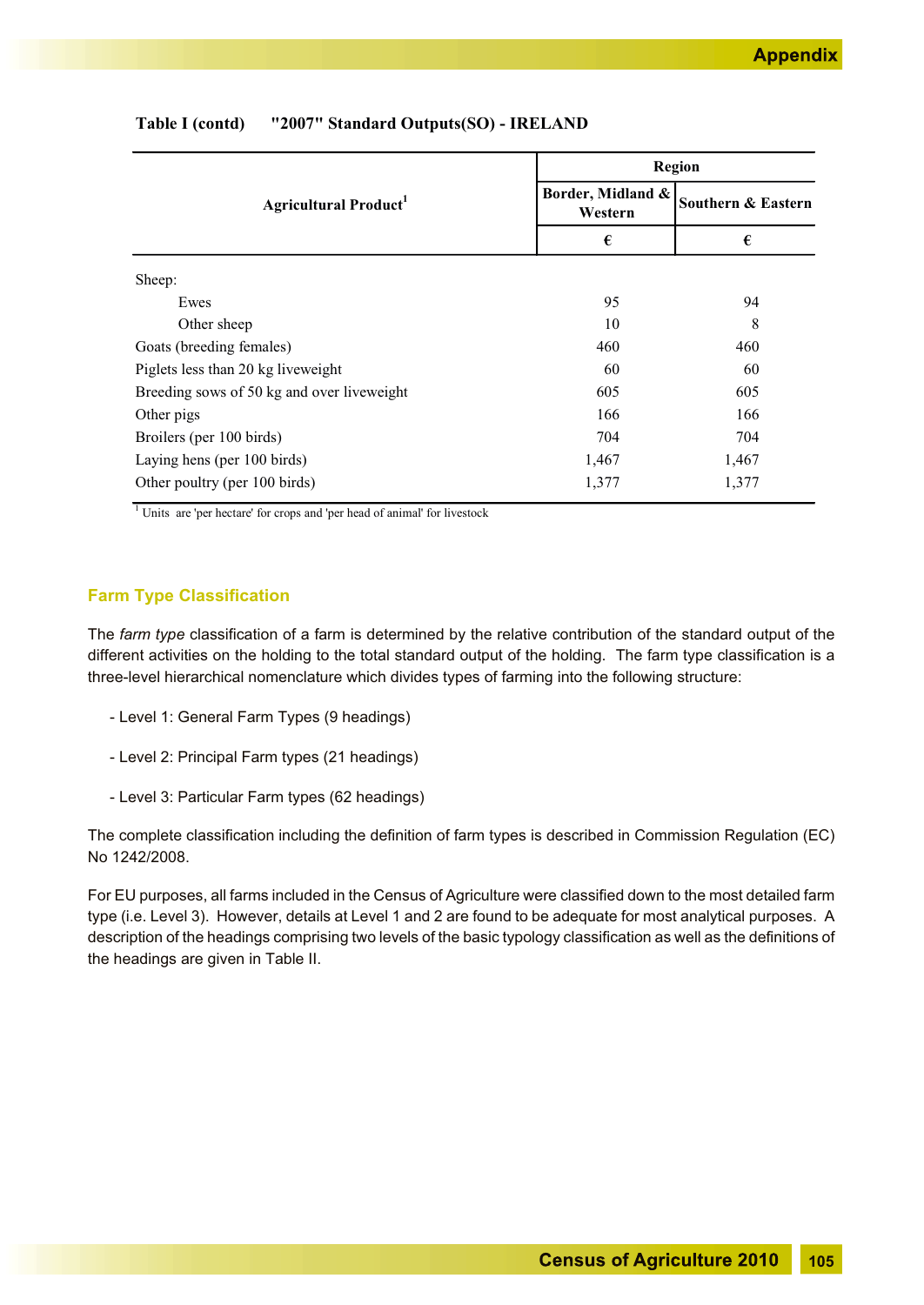### **Table II Farm Typology Classification (Levels 1 and 2)**

| Code                    | <b>Description</b>                                                                             | <b>Definition</b><br>(in terms of contribution to total SO)                                                                                                    |
|-------------------------|------------------------------------------------------------------------------------------------|----------------------------------------------------------------------------------------------------------------------------------------------------------------|
| $\mathbf{1}$            | <b>Specialist Field Crops</b><br>15 Specialist Cereals, Oilseeds and Protein Crops             | Field crops $> 2/3$<br>Cereals, Oilseeds and Protein Crops > 2/3<br>Field crops $> 2/3$ and Cereals, Oilseeds and Protein                                      |
|                         | 16 General Field Cropping                                                                      | Crops $\leq$ = 2/3                                                                                                                                             |
| $\boldsymbol{2}$        | <b>Specialist Horticulture</b>                                                                 | Horticulture $> 2/3$                                                                                                                                           |
| 3                       | <b>Specialist Permanent Crops</b>                                                              | Permanent crops > 2/3                                                                                                                                          |
|                         | 35 Specialist vineyards                                                                        | Not relevant                                                                                                                                                   |
|                         | 36 Specialist fruit and citrus fruit                                                           | Fruit and berries $> 2/3$                                                                                                                                      |
|                         | 37 Specialist olives                                                                           | Not relevant                                                                                                                                                   |
|                         | 38 Various permanent crops                                                                     | All other farms in class 3                                                                                                                                     |
| $\overline{\mathbf{4}}$ | <b>Specialist Grazing Livestock</b>                                                            | Grazing livestock $> 2/3$                                                                                                                                      |
|                         | 45 Specialist dairying                                                                         | Dairy cows $> 3/4$ and grazing livestock $> 1/3$ ;                                                                                                             |
|                         | 46 Specialist cattle – rearing and fattening                                                   | All cattle > $2/3$ and Dairy cows < = $1/10$ and grazing<br>livestock $>1/3$ ;                                                                                 |
|                         | 47 Cattle – dairying, rearing and fattening combined                                           | All cattle $> 2/3$ and Dairy cows $> 1/10$ and grazing<br>livestock $>1/3$<br>but excluding farms in class 45                                                  |
|                         | 48 Sheep, goats and other grazing livestock                                                    | Cattle $\leq$ = 2/3                                                                                                                                            |
| 5                       | <b>Specialist Granivores</b>                                                                   | Pigs and poultry $> 2/3$                                                                                                                                       |
| 6                       | <b>Mixed Cropping</b>                                                                          | [Field crops+Horticulture + Perm.Crops >2/3<br>combined with<br>[Field Crops $\lt$ = 2/3 and<br>Horticulture $\leq$ = 2/3 and<br>Permanent crops $\leq$ = 2/3] |
| 7                       | <b>Mixed Livestock</b>                                                                         | Grazing Livestock + Granivores >2/3<br>and Grazing Livestock $\leq$ 2/3<br>and Granivores $\leq$ 2/3                                                           |
|                         | 73<br>Mixed livestock – mainly grazing animals<br>Mixed livestock – mainly granivores<br>74    | Grazing livestock > Granivores<br>Grazing livestock <= Granivores                                                                                              |
| 8                       | <b>Mixed Crops and Livestock</b>                                                               | Farms excluded from headings 1 to 7<br>but having a non-zero total SO                                                                                          |
|                         | 83<br>Field crops and grazing livestock combined<br>Various crops and livestock combined<br>84 | Field crops $> 1/3$ and Grazing livestock $> 1/3$<br>Farms in class 8 excluding those in 83;<br>Field crops $> 1/3$ and Granivores $> 1/3$                     |
| 9                       | Non-classifiable farms                                                                         | Farms excluded from headings 1 to 8<br>i.e. with a total SO=0                                                                                                  |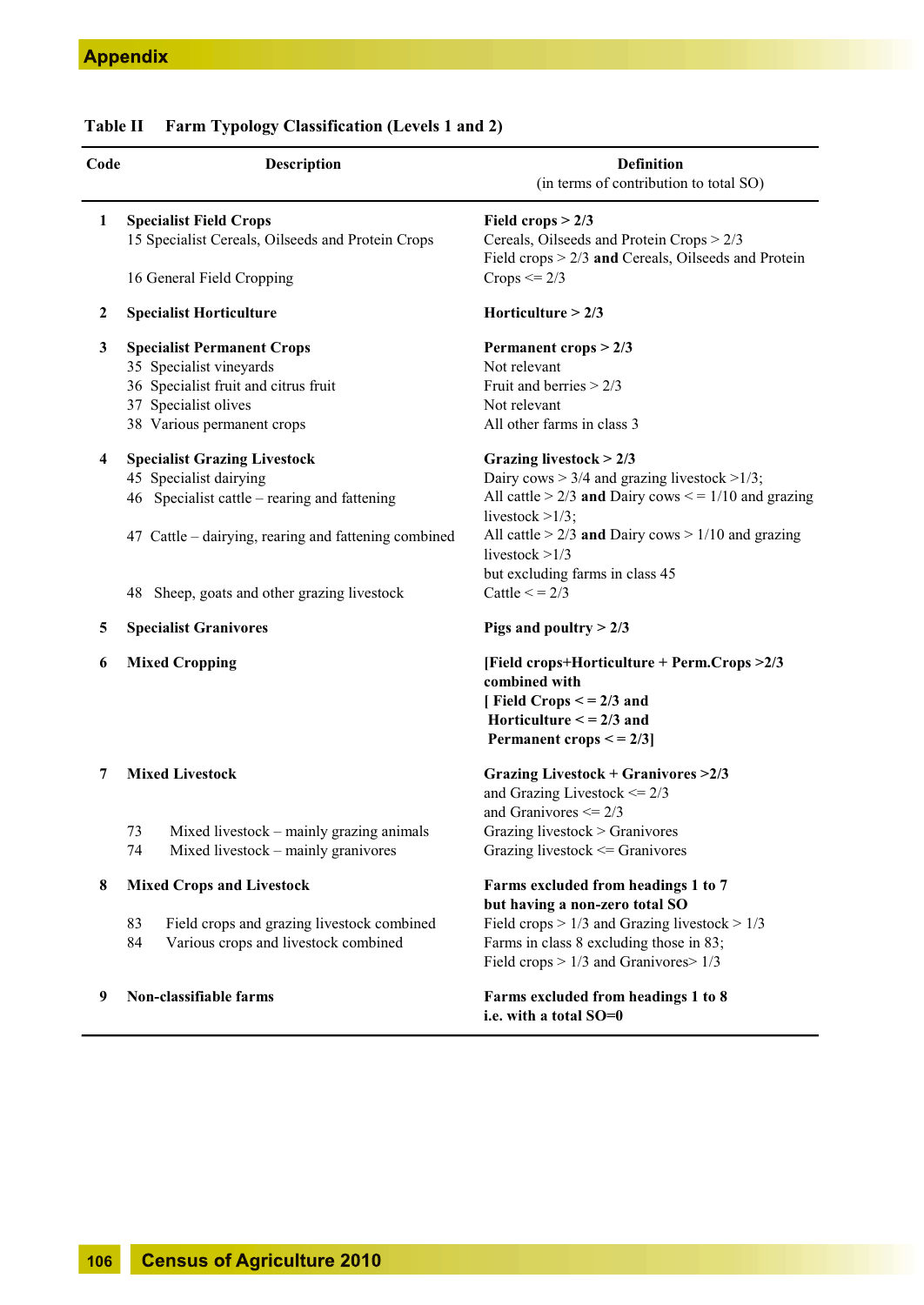To facilitate the presentation of the Census of Agriculture 2010 results according to type of farming, eight summary farm type classes relevant to Irish agriculture were selected from particular groupings of the farm typology classification headings described above. These derived farm type classes are identified in Table III below.

| Heading                              | <b>Typology</b><br>Code                 | Description                                                                                                                                                                       |
|--------------------------------------|-----------------------------------------|-----------------------------------------------------------------------------------------------------------------------------------------------------------------------------------|
| A: Specialist Tillage                | 15<br>and<br>16<br>excl.<br>166         | Specialist field crops but excluding<br>mixed field crops                                                                                                                         |
| <b>B: Specialist Dairying</b>        | 45                                      |                                                                                                                                                                                   |
| <b>C: Specialist Beef Production</b> | 46                                      |                                                                                                                                                                                   |
| D: Specialist Sheep                  | 481                                     |                                                                                                                                                                                   |
| <b>E: Mixed Grazing Livestock</b>    | 47<br>and<br>48<br>excl.<br>481         | No dominant enterprise; dairying and cattle<br>rearing and fattening combined, mixed cattle<br>and sheep systems as well as farms having<br>silage, hay, pasture or rough grazing |
| F: Mixed Crops and Livestock         | $\,$ 8 $\,$                             | No dominant enterprise; various crops<br>combined with grazing or other livestock<br>enterprises                                                                                  |
| <b>G: Mixed Field Crops</b>          | 166                                     | Farms growing various crops (including silage,<br>hay, pasture or rough grazing) but with no<br>dominant crop type                                                                |
| H: Other                             | $\overline{c}$<br>3<br>5<br>6<br>7<br>9 | Specialist horticulture or fruit, specialist pig or<br>poultry, mixed crops or mixed livestock as well<br>as "unclassified" farms                                                 |

| <b>Table III</b> |  |  |  | <b>Irish Farm Type Classes</b> |
|------------------|--|--|--|--------------------------------|
|------------------|--|--|--|--------------------------------|

#### **Economic Size (SO) Classification**

The economic size of the holding is measured as the total standard output (SO) of the holding expressed in euro. Holdings are classified by fourteen economic size classes which are set out in Annex II to Commission Regulation (EC) no 1242/2008<sup>3</sup>. Some of these size classes have been grouped together and therefore only eight size classes are presented in this report.

*<sup>3</sup>Commission Regulation (EC) No 1242/2008 of 08 December 2008 establishing a Community typology for agricultural holdings (Official Journal of the European Communities No L 335/3 of 13 December 2008)*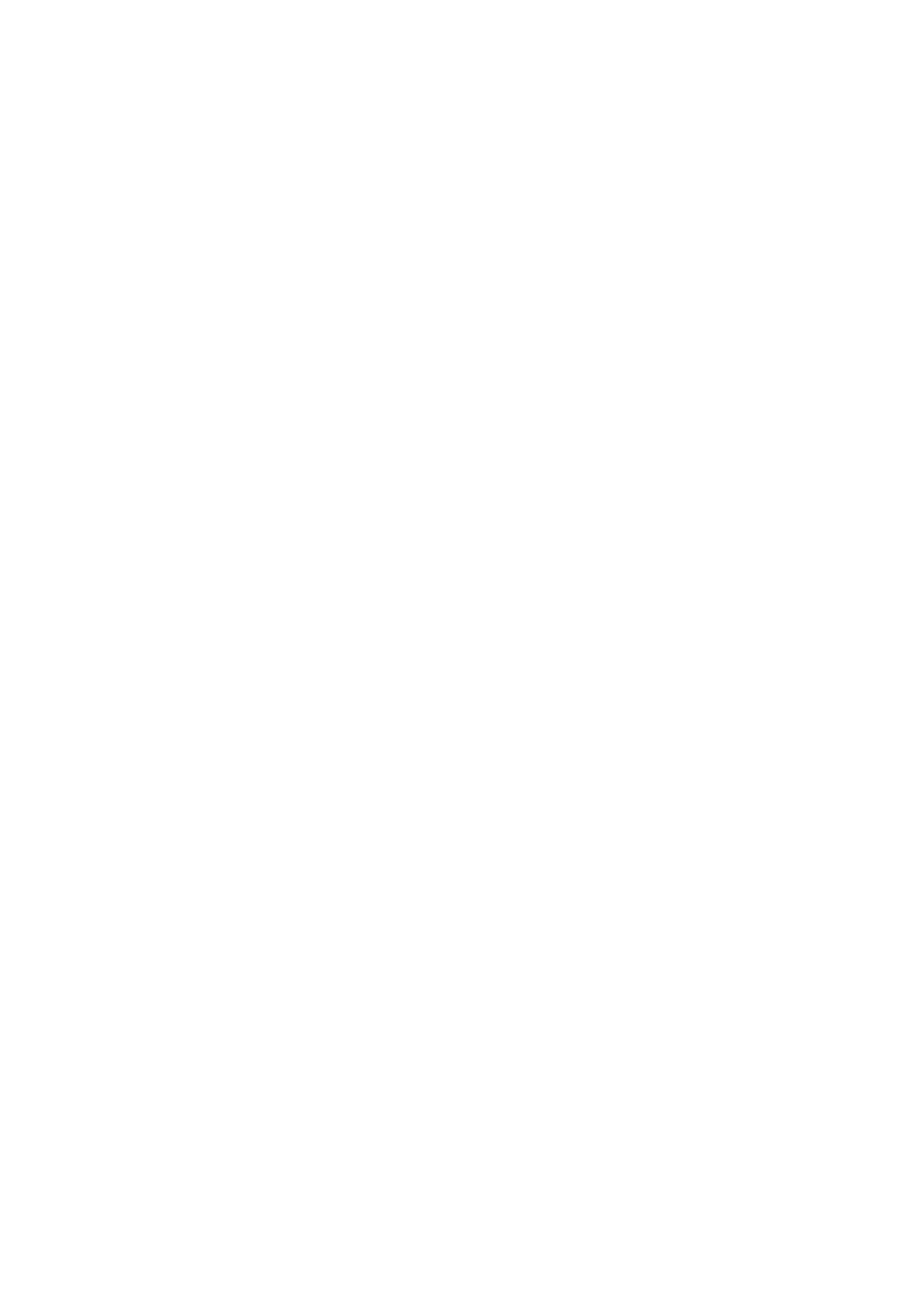## Appendix 3

### Livestock Units

#### **Introduction**

A Livestock Unit is a standard measurement unit that allows the aggregation of numbers of livestock across different categories of livestock for comparison purposes.

Each livestock category is assigned a coefficient which reflects the relative importance of livestock in that category. The number of livestock in each such category is multiplied by the coefficient for that category and the results summed across categories to give a standardised total number of livestock for a particular farm size class or for a particular farm type.

#### **Coefficients**

Coefficients used for each livestock category differ throughout the world. The coefficients used in this publication are taken from EU Regulation No.1166/2008 covering the 2010 Census of Agriculture. Table I below gives the coefficient for each livestock category.